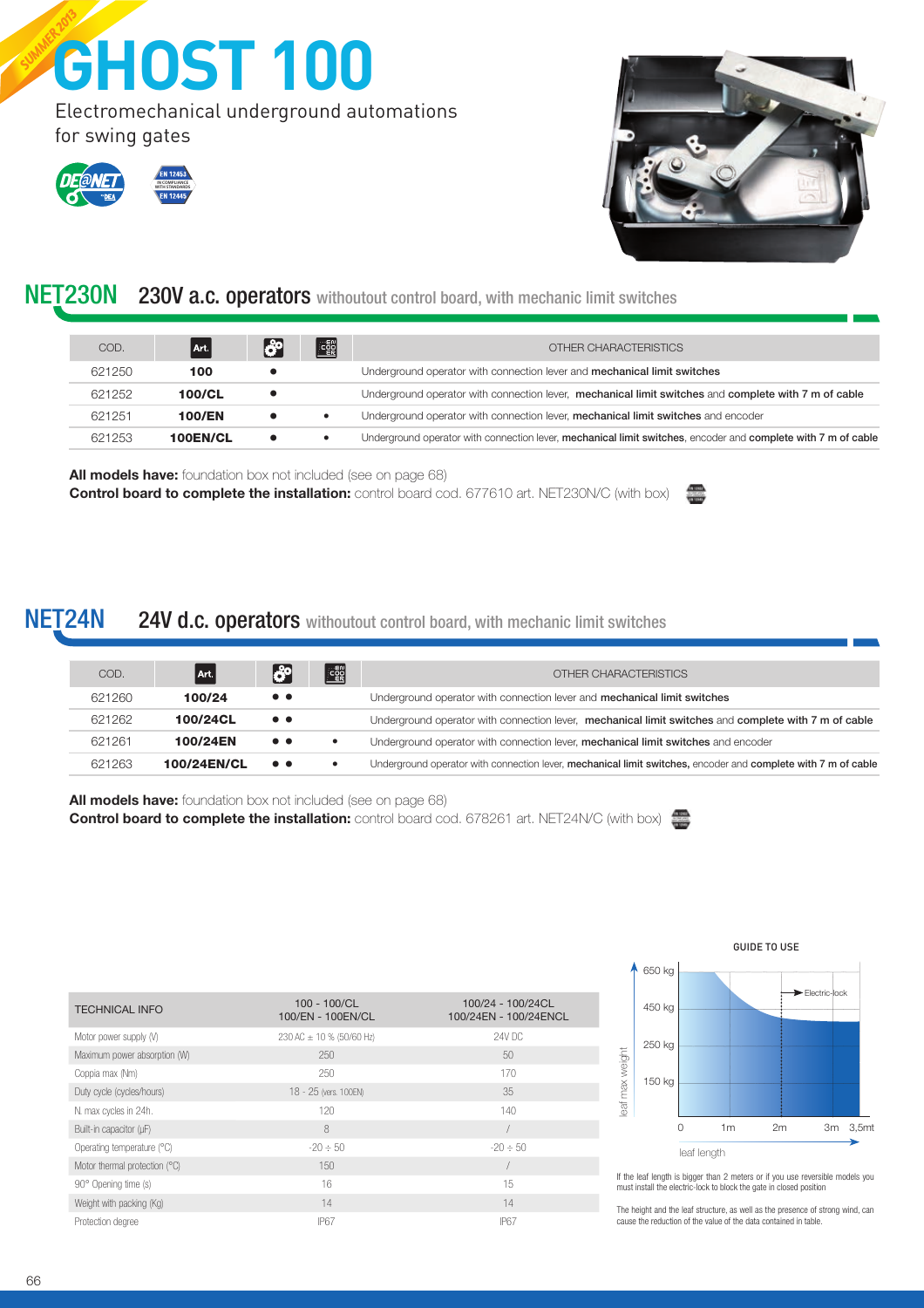

EXAMPLE OF A TYPICAL INSTALLATION





 $\begin{array}{|c|c|c|}\n\hline\n\textbf{D} & \textbf{E} & \textbf{A} \\
\hline\n\textbf{deaxystem.com} & \textbf{67}\n\end{array}$